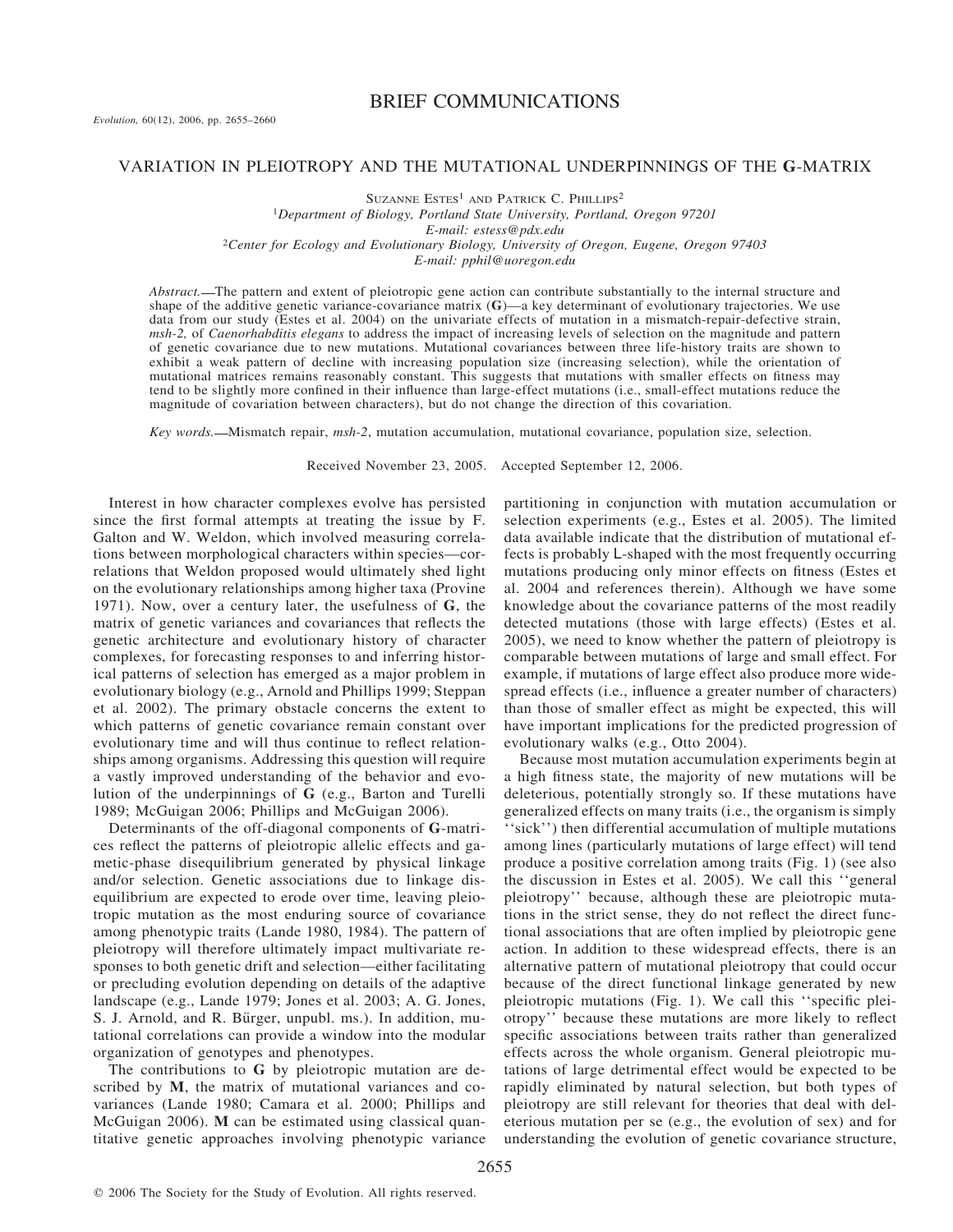

# Trait 1

FIG. 1. Distinguishing general versus specific pleiotropy in mutation accumulation experiments. Because mutation accumulation experiments start at a point of relatively high mean fitness (first dot on right), mutations that affect the general state of the organism will drive down the values of all traits (arrows), leaving a generally positive estimate of mutational covariance (dashed oval). However, there may be another, more subtle pattern of mutational covariance generated by mutations with effects that are specific to the suite of traits under study (solid ovals). Allowing selection to eliminate the general-effect mutations potentially allows the specific-effect mutations to be revealed.

as for example reflected in Lande's (1980) use of the mutational covariance parameter (Phillips and McGuigan 2006). If the potentially more subtle effects of specific pleiotropies cannot be well estimated in traditional mutation accumulation experiments as suggested by some (Keightley et al. 2000), then how are we to understand their role in the long-term evolution of **G**?

We endeavor to answer this question using data from a previous experiment (Estes et al. 2004) that uses mutation accumulation in populations of different sizes to variably cull the mutations of large effect that are most likely to generate general pleiotropy, to more fully reveal the entire spectrum of pleiotropic mutational effects. Specifically, we ask whether such selection alters the magnitudes of mutational covariances between trait pairs or the orientation or overall shape of **M**.

# MATERIALS AND METHODS

## *Mutation Accumulation Lines*

We use data from our recent study (Estes et al. 2004) in which replicate lines of a mismatch-repair-defective strain of *Caenorhabditis elegans* were maintained in an array of population sizes to assess the influence of selection on newly arising mutations and thereby infer the distribution of their effects on fitness. Briefly, two mutation accumulation (MA) experiments were conducted using the mutator strain, *msh-2*, with a (now) known molecular mutation rate and spectrum of effects. (Denver et al. [2004, 2005] found an increased rate of indels in A:T microsatellites in *msh-2* compared to repair-proficient worms and, for nonmicrosatellite sequences, a higher proportion of base substitutions than indels—opposite the pattern observed in DNA repair-proficient worms.

TABLE 1. Means and average within-line variances for each character measured for control populations in the 10- and 20-generation fitness assays.

| Trait            | Early         | Late                     |                | Survival       |
|------------------|---------------|--------------------------|----------------|----------------|
|                  |               | Assay 1 (10 generations) |                |                |
| Mean<br>Variance | 95.02<br>3559 | 40.99<br>839.5           | 0.869<br>0.087 | 0.930<br>0.055 |
|                  |               | Assay 2 (20 generations) |                |                |
| Mean<br>Variance | 77.41<br>3740 | 43.05<br>1106            | 0.792<br>0.155 | 0.850<br>0.133 |

However, a comparable level of transition bias was found to exist for base substitutions in both *msh-2* and repair-proficient strains.) The first experiment was initiated with three sets of 50 lines of *C. elegans* propagated by self-fertilization at population sizes of 1, 5, and 25 individuals for 10 generations. In the second experiment, lines were maintained in the same manner for 20 generations in population sizes of either 1, 2, 3, or 10 individuals. At the end of the divergence periods lines were assayed for four fitness-related characters: progeny production both early and late in the life cycle, *r*, and survival to maturity. ''Early productivity'' is the number of offspring produced on the first two days of reproduction combined, whereas "late productivity" is the number of offspring produced on the third and fourth days of reproduction. See Estes et al. (2004) for further details.

### *Analyses*

*Mutational (co)variance estimation.* - Mutational covariances and their standard errors for each pair of traits were obtained by least-squares estimation of covariances among recombinant inbred lines with a delete-one-family jackknife procedure. The mutational (co)variances reported are thus the averages of the jackknifed estimates for the dataset. Prior to obtaining mutational covariance estimates, data from the experimental lines were normalized to the environmental (average within-control line) variation present for each trait, so that the covariances would be comparable to one another. Specifically, trait values were divided by the ancestral control standard deviation for that trait (Table 1). All covariance component estimations were carried out using the software package H2jack (Phillips 2002).

*Matrix comparisons.* For a more refined comparison of the correlated effects of mutations across population size, we used a method of matrix comparison based on Flury's (1988) model of common principal components that allows us to evaluate at which level in a hierarchy of possible relationships two or matrices can no longer be considered similar (Phillips and Arnold 1999). Comparisons of mutation matrices were conducted using the software package CPCrand (Phillips 1998), which provides significance testing of the Flury hierarchy via a randomization procedure. Briefly, the program determines the eigenstructure of the two or more mutational matrices being compared, then randomizes experimental lines between treatments and asks whether the original matrices are more similar than would be expected by chance. For a complete view of mutational matrix relationships, we evaluated at each level of the hierarchy: (1) matrices for all pop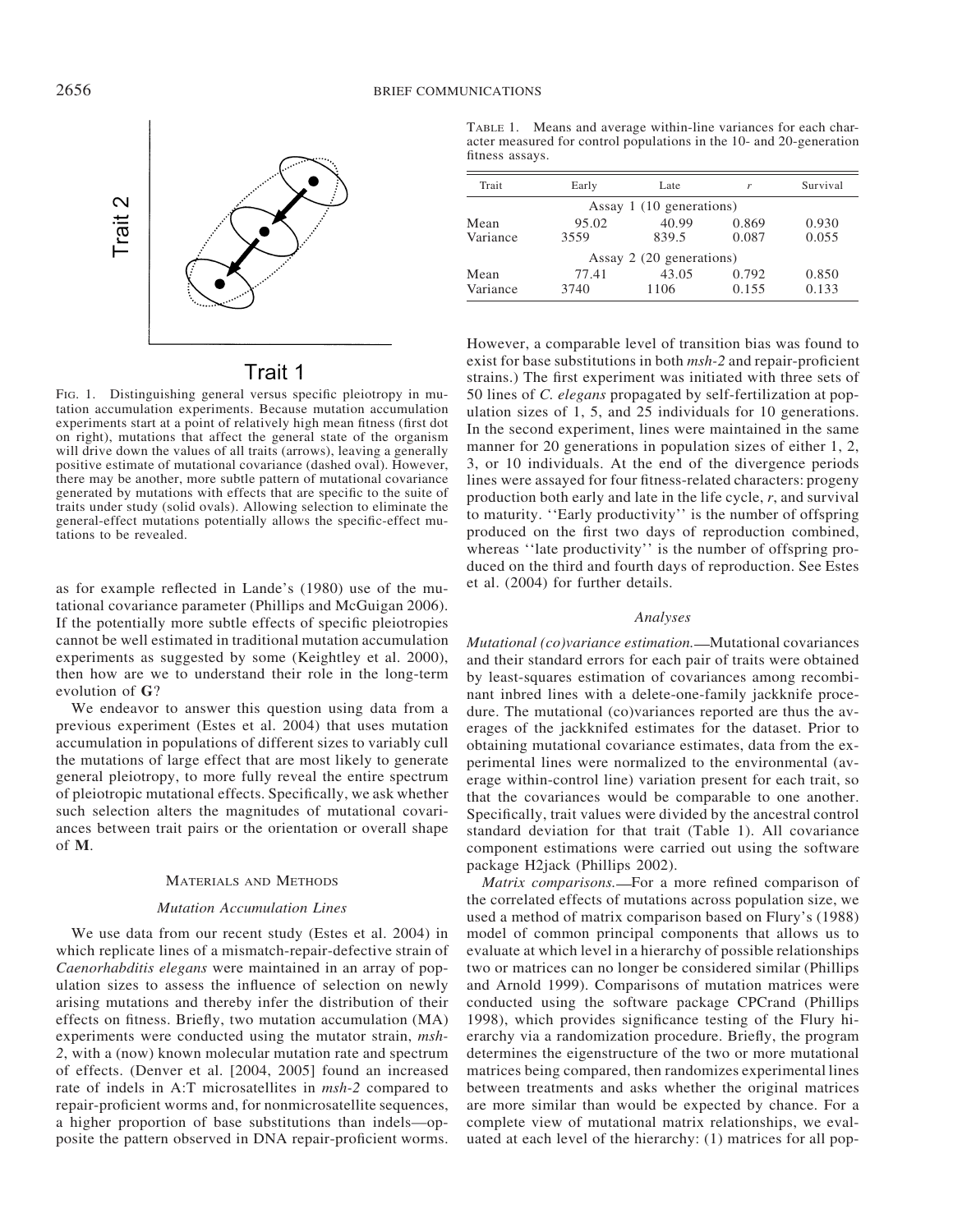ulation-size treatments simultaneously for each assay, and (2) matrices for the  $N_e = 1$  treatment compared with that of the other population sizes for both assays. We use the ''jumpup'' approach (Phillips and Arnold 1999) with all hypotheses of matrix relationship tested against a model of unrelated structure.

Finally, to visualize and compare the mutational covariance patterns of different population-size treatments, 95% confidence ellipses of the bivariate variance-covariance matrices were constructed for each pair of traits for all population-size treatments as in Phillips et al. (2001). Principal components of the mutation matrices were calculated using jackknifed mutational (co)variance estimates from transformed data (see above) and used to orient the ellipses on a plane. Distance along each principal axis was calculated as 1.96 times the square root of the eigenvalue associated with that particular axis. This procedure allows us to evaluate twodimensional projections of the mutational matrices.

### **RESULTS**

#### *Mutational Variance*

As previously established (Estes et al. 2004), significant levels of mutational variance had accumulated in lines maintained by single individual bottlenecking after both 10 and 20 generations of divergence (Table 2). Puzzling however, is that estimates of mutational variance for the  $N_e = 1$  treatment after 20 generations are consistently lower, though often of the same order, than those for only 10 generations. (This is true for variances calculated from both transformed and raw data.) The reason for this is unknown, but it is consistent with deleterious mutation accumulation in the control population between the 10- and 20-generation experiments. The 20-generation assay was conducted second such that the ancestor of lines in this assay experienced additional singleindividual bottlenecks prior to the initiation of the experiment. Both the control mean phenotypes and among-control line variances were lower for this assay than for the 10 generation assay (Table 1; see also fig. 3 in Estes et al. 2004). Experimental lines in the second experiment being initiated from a less fit ancestor could result in the mutated lines being less different from the average line, thus exhibiting reduced accumulated variance. In other words, because mutations tend to decrease these life-history traits, and there is a definite lower bound of no reproduction, moving the mean closer to zero reduces the amount of total variation on an absolute scale. (Note that values for  $V_m$  [mutational variance] reported here are scaled by the number of generations of mutation accumulation—10 or 20—and are thus not directly comparable to the among-line variances reported in fig. 3 of Estes et al. [2004] which are unscaled.) Significant mutational variances were also detected for all traits in the  $N_e = 2$ , 3, and 5 treatments, but only for a few traits in the larger populationsize treatments (Table 2).

### *Mutational Covariance*

Significant estimates of mutational covariance were detected for all pairs of traits in the  $N_e = 1$  and 2 treatments, but for very few trait pairs in the larger population size lines (Table 2). Like the mutational variances, mutational covari-

ances for the  $N_e = 1$  treatment in second assay tend to be slightly lower than those for  $N_e = 1$  lines in the 10-generation experiment. The covariances of mutational effects are positive without exception, but exhibit a pattern of modest increase between  $N_e = 1$  and 2, and moderate decline in magnitude thereafter with increasing population size in both experiments (Fig. 2). This pattern mirrors that of the mutational variance. This is true for all trait pairs, but the trend is much less pronounced for early-late productivity—our only character combination certain to be uninfluenced by overlapping measurement. (Since *r* incorporates progeny production and survival, positive covariance between these two pairs of traits will be inflated to some degree.) Mutational covariance between early and late productivity begins at a relatively low value in the  $N_e = 1$  lines and remains low in the larger population-size treatments, although there is considerable noise associated with this pattern. Note, however, that mutational covariances are generally not significantly different than zero in the  $N_e = 3$  to 25 range (Table 2).

#### *Matrix Comparisons*

We find general support for shared structure among mutation matrices estimated for different population-size treatments (Table 3). For the second experiment, the hypothesis of shared principal components (full CPC) cannot be ruled out ( $P > 0.057$  for all trait pairs), whereas proportionality is rejected, although sometimes only marginally ( $P < 0.035$  for all character combinations). However, a scenario of matrix equality is strongly rejected. We thus find the most support for a scenario in which mutation matrices share principal components, but have different eigenvalues. These findings hold true whether all matrices are compared simultaneously, or when each population-size treatment is compared to the smallest  $(N_e = 1)$ .

The first experiment is less informative because it spanned half as many generations as the second. In addition, we were forced to omit the  $N_e = 25$  treatment from the analysis due to singularities in the matrix. This almost certainly results from insufficient time having elapsed for significant levels of mutational variance to accumulate. The Flury method is incapable of dealing with singular matrices or those with zero or negative eigenvalues. Rather than employ matrix bending (Phillips and Arnold 1999), we omitted this matrix from the analyses. Hence, we compare only the  $N_e = 1$  treatment to  $N_e = 5$  and are unable to rule out that these matrices share two principal components, but reject the hypothesis of full  $CPC (P = 0.021).$ 

As illustrated in Figure 3, all two-character mutation matrices generally maintain the same orientation as that of the  $N_e = 1$  lines. In addition, matrices appear to largely retain their shapes while simply shrinking in at least one dimension with increasing population size. An exception seems to be the  $N_e = 3$  treatment, particularly with respect to the earlylate productivity and late productivity-*r* comparisons, which neither appear to correspond with respect to orientation nor to shrink compared to the  $N_e = 1$  treatment.

#### **DISCUSSION**

We examined the influence of selection on mutational covariances and mutational matrices using data from a previous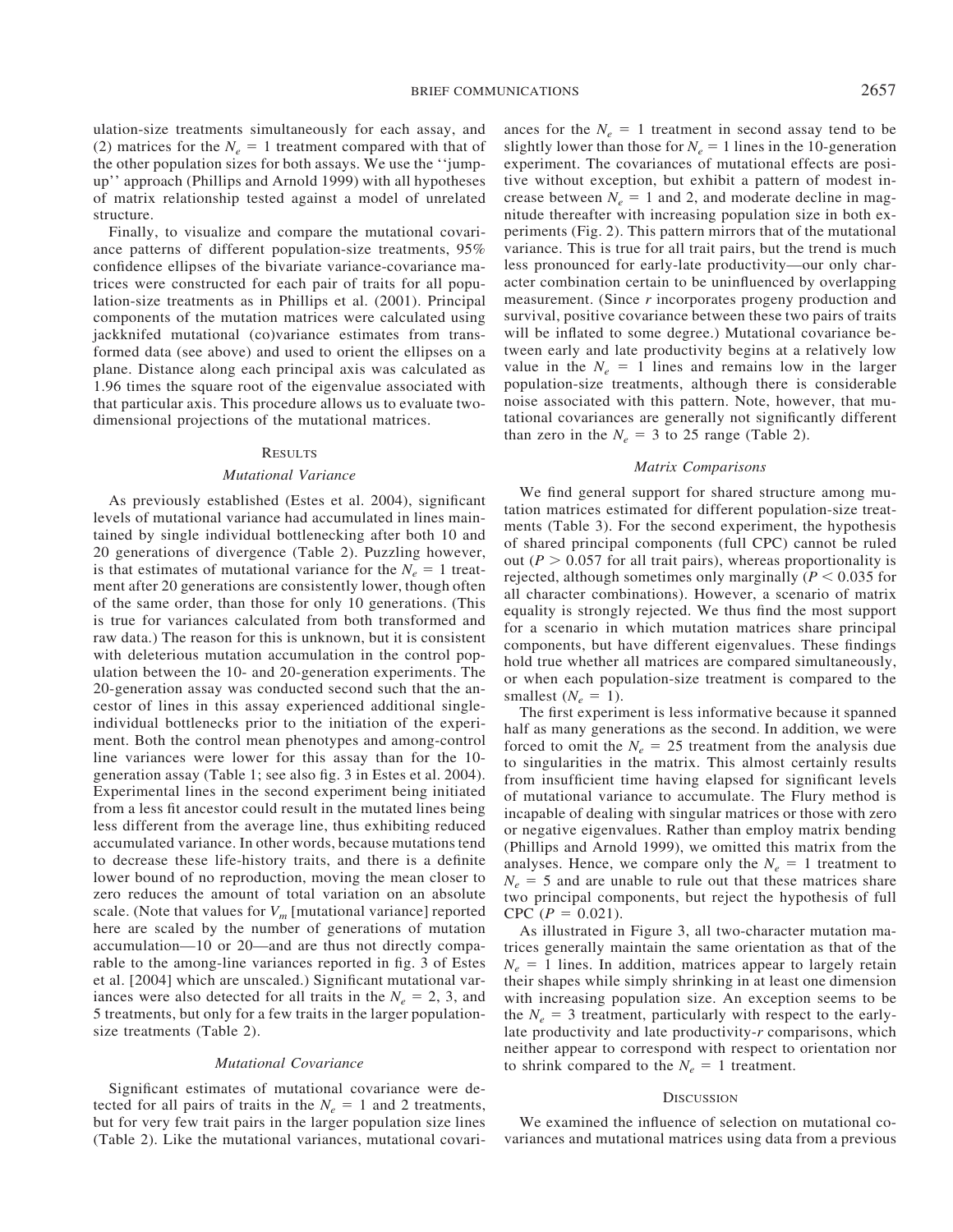# 2658 BRIEF COMMUNICATIONS

TABLE 2. Average mutational matrices for each population-size treatment for both the 10- and 20-generation (gen.) assays. The pergeneration increase in mutational covariance for each pair of traits for control variance transformed (raw) data appear above (below) the diagonal; mutational variances calculated using transformed (top) and raw (bottom) data are shown on the diagonal. Standard errors are shown in parentheses. One, two, and three asterisks denote significant differences from zero at the 0.05, 0.01, and 0.001 levels, respectively.

|                                   |          | Trait mean | Early                                    | Late                                      | $\boldsymbol{r}$                             | Survival                                      |
|-----------------------------------|----------|------------|------------------------------------------|-------------------------------------------|----------------------------------------------|-----------------------------------------------|
| $N_e = 1$ (10 gens.)<br>late<br>r | early    | 58.31      | $0.028(0.006)$ ***<br>97.42 (21.28)***   | $0.014~(0.005)$ **                        | $0.036(0.007)$ ***                           | $0.037(0.008)$ ***                            |
|                                   |          | 30.35      | 24.30 (8.864)**                          | $0.020(0.006)$ ***<br>$16.60 (4.983)$ *** | $0.022(0.009)*$                              | $0.028(0.013)*$                               |
|                                   |          | 0.587      | $0.607(0.128)$ ***                       | $0.202(0.057)$ ***                        | $0.055(0.012)$ ***<br>$0.005(0.001)$ ***     | $0.063$ $(0.015)$ ***                         |
|                                   | survival | 0.657      | $0.485(0.119)$ ***                       | $0.184~(0.060)$ **                        | $0.004(0.001)$ ***                           | $0.076(0.020)$ ***<br>$0.004~(0.001)$ ***     |
| $N_e = 1$ (20 gens.)              | early    | 40.83      | $0.007(0.001)$ ***<br>24.51 (5.008)***   | $0.004(0.001)$ ***                        | $0.009(0.002)$ ***                           | $0.008$ $(0.002)$ ***                         |
|                                   | late     | 17.36      | $9.555(2.699)$ **                        | $0.004(0.001)$ ***<br>4.179 (1.080)***    | $0.006(0.002)$ ***                           | $0.006(0.002)$ **                             |
|                                   | r        | 0.523      | $0.222(0.043)$ ***                       | $0.080(0.021)$ ***                        | $0.014~(0.003)$ ***<br>$0.0022~(0.0004)$ *** | $0.013(0.003)$ ***                            |
|                                   | survival | 0.652      | $0.186(0.045)$ ***                       | $0.069(0.022)$ **                         | $0.0019(0.0005)$ ***                         | $0.014~(0.004)$ ***<br>$0.0019(0.0006)$ ***   |
| $N_e = 2$ (20 gens.)              | early    | 44.43      | $0.007(0.002)$ ***<br>$27.56(7.855)$ *** | $0.006(0.002)*$                           | $0.009(0.002)$ ***                           | $0.009(0.002)$ ***                            |
|                                   | late     | 24.57      | $11.59(4.657)*$                          | $0.007(0.003)*$<br>7.285 (3.089)*         | $0.008(0.003)$ **                            | $0.007(0.003)*$                               |
|                                   | r        | 0.546      | $0.209(0.055)$ ***                       | $0.096(0.033)$ **                         | $0.013(0.003)$ ***<br>$0.0020(0.0005)$ ***   | $0.014~(0.003)$ ***                           |
|                                   | survival | 0.630      | $0.190(0.052)$ ***                       | $0.090(0.031)$ **                         | $0.0021 (0.0005)$ ***                        | $0.017(0.004)$ ***<br>$0.0023$ $(0.0006)$ *** |
| $N_e = 3$ (20 gens.)              | early    | 58.39      | $0.003(0.001)*$<br>$11.93(5.598)*$       | 0.003(0.002)                              | 0.004(0.002)                                 | 0.004(0.002)                                  |
|                                   | late     | 43.19      | 5.780 (4.948)                            | $0.016(0.005)$ **<br>$17.54(5.497)$ **    | 0.007(0.003)                                 | $0.008(0.004)$ *                              |
|                                   | r        | 0.647      | 0.095(0.049)                             | $0.086(0.043)$ *                          | $0.006(0.003)*$<br>$0.0010(0.0005)*$         | 0.007(0.003)                                  |
|                                   | survival | 0.700      | 0.094(0.049)                             | $0.092(0.043)*$                           | 0.0010(0.0005)                               | $0.007(0.004)*$<br>$0.0010(0.0005)*$          |
| $N_e = 5$ (10 gens.)              | early    | 80.61      | $0.021(0.005)$ ***<br>73.42 (17.29)***   | 0.009(0.006)                              | $0.021 (0.006)$ ***                          | $0.018(0.006)$ **                             |
|                                   | late     | 50.55      | 13.63 (10.84)                            | $0.024(0.012)*$<br>20.26 (10.47)*         | 0.006(0.007)                                 | 0.001(0.008)                                  |
|                                   | r        | 0.772      | $0.365(0.101)$ ***                       | $0.105(0.047)$ *                          | $0.025(0.008)$ **<br>$0.0022$ $(0.0006)$ **  | $0.025(0.009)$ **                             |
|                                   | survival | 0.824      | $0.249(0.088)$ **                        | 0.052(0.039)                              | $0.0017(0.0006)$ **                          | $0.026(0.010)$ **<br>$0.0014(0.0005)$ **      |
| $N_e = 10$ (20 gens.)             | early    | 75.20      | 0.003(0.002)<br>10.38 (6.737)            | 0.001(0.001)                              | 0.002(0.002)                                 | 0.002(0.002)                                  |
|                                   | late     | 33.09      | 3.373 (2.639)                            | 0.001(0.001)<br>1.445(1.560)              | 0.001(0.002)                                 | 0.000(0.002)                                  |
|                                   | r        | 0.738      | 0.048(0.036)                             | 0.005(0.022)                              | 0.003(0.003)<br>0.000(0.000)                 | 0.003(0.002)                                  |
|                                   | survival | 0.785      | 0.042(0.034)                             | 0.002(0.024)                              | 0.000(0.000)                                 | 0.004(0.002)<br>0.0010(0.0003)                |
| $N_e = 25$ (10 gens.)             | early    | 89.06      | $0.010(0.004)$ **<br>34.91 (12.53)**     | $0.010(0.004)$ *                          | 0.005(0.003)                                 | 0.003(0.004)                                  |
|                                   | late     | 44.02      | $18.14(7.472)*$                          | $0.012(0.006)*$<br>$10.47(5.123)*$        | $0.010(0.004)$ **                            | $0.011(0.005)*$                               |
|                                   | r        | 0.851      | 0.091(0.054)                             | $0.071(0.029)*$                           | 0.002(0.002)<br>0.000(0.000)                 | 0.003(0.004)                                  |
|                                   | survival | 0.868      | 0.044(0.057)                             | 0.052(0.031)                              | 0.000(0.000)                                 | 0.000(0.000)<br>0.000(0.000)                  |

study in which replicate lines of a mismatch-repair-deficient strain, *msh-2*, of *C. elegans* were maintained in an array of population sizes and thus increasingly intensive selection. It is probably obvious that the design of this experiment—particularly with regard to the length of the mutation accumulation phase and the choice of only one class of charactersis not optimal to adequately address the distribution of mutational covariance. Nonetheless, some important features of mutational covariance structure are established and groundwork is laid for necessary future work.

First, our results establish that the technique of laboratory mutation accumulation (MA) can provide a reasonable meth-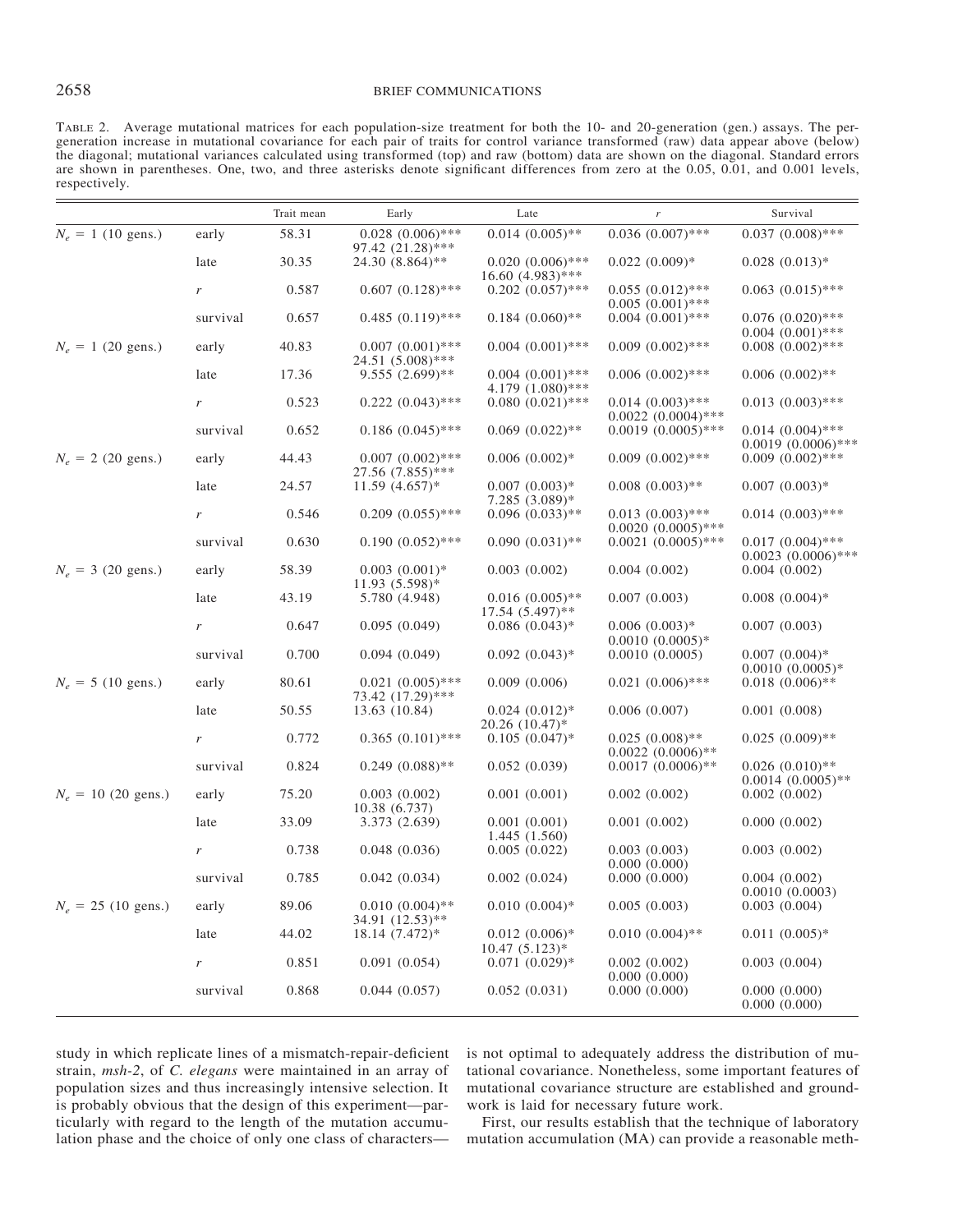

- + early-late - D early-r - A - early-surv - A - late-r - O - late-surv

FIG. 2. Pattern of mutational covariance with increasing population size for the 10-generation (above) and 20-generation (below) assays. Note the changes in scale on both axes. The per-generation increase in mutational covariance for each pair of life-history traits was calculated from transformed data (see text). In general, the magnitude of mutational covariance declines with increasing population size.

od of assessing the distribution of covariance effects, just as it does for the univariate distribution of effects. Like the mutational variance (Estes et al. 2004), mutational covariance appears to shrink when selection is allowed; although with our current samples sizes, it is too early to draw any firm conclusion about the exact pattern of this decline. We found mutational covariances to be positive without exception, just as they were with the wild-type (N2) MA lines (Estes et al. 2005; note that the mutational covariance estimates in Estes et al. [2005] are not normalized by the number of generations). This implies that no net negative pleiotropy is inducing trade-offs at this level, neither for the full spectrum of naturally occurring mutations, nor for those generated by mismatch-repair deficiency alone.

As discussed extensively elsewhere (e.g., Phillips and Arnold 1999; Phillips et al. 2001; Steppan et al. 2002), matrices can be related to each other in a variety of ways: they can be identical, proportional, share some or all principal components, or share no principal components and thus have an unrelated structure (see fig. 1 in Steppan et al. 2002). We find general support for the idea that mutations passing through a narrowing selective sieve imposed by increasing population size exhibit reduced magnitudes of covariance, but probably maintain their basic covariance structure. This is supported by visualizing the relationships between matrices (Fig. 3). A caveat to the application of the Flury method employed here is that the significance tests of each level of the hierarchy are not independent; therefore, rejecting a hypothesis does not necessarily mean that the alternative is acceptable (Phillips and Arnold 1999). Additionally, as is true for all statistical tests, we can always fail to reject false hypotheses in the case of insufficient statistical power. However, since we are able to reject full CPC for the  $N_e = 1$  and 5 comparison in the 10-generation assay, we should be able to reject the same hypothesis for the other population-size comparisons if the randomized matrices were truly different. These issues are one reason that visualizing matrices, even in simplified form, is useful.

## *Conclusion*

The very high, positive mutational covariances observed in typical MA experiments (e.g., Estes et al. 2005 and references therein) may not provide an entirely accurate reflection of the nature of most mutations (Keightley et al. 2000). However, although estimated mutational covariances do decline somewhat with increasing selection, there seems to be no fundamental difference in the pleiotropic influence of mutations of smaller effect. This indicates that, at least for the fitness traits considered here, typical MA experiments (where

TABLE 3. *P*-values from a Flury hierarchical comparison of mutational matrices for different population-size combinations for the 10 and 20-generation fitness assays. Each hypothesis in the hierarchy is tested against the model of unrelated matrix structure. A significant value (i.e.,  $P < 0.05$ ) indicates that the particular hypothesis of matrix similarity is rejected. The hierarchy starts at the bottom (CPC(1)) and moves up from there, stopping when a specific hypothesis of matrix similarity is rejected.

| Hierarchy       | 10-generation assay<br>$P$ -values | 20-generation assay $P$ -values |              |              |               |  |
|-----------------|------------------------------------|---------------------------------|--------------|--------------|---------------|--|
|                 | $N_e = 1, 5$                       | All                             | $N_e = 1, 2$ | $N_e = 1, 3$ | $N_e = 1, 10$ |  |
| Equality        | 0.01195                            | 0.00049                         | 0.03945      | 0.00022      | 0.00745       |  |
| Proportionality | 0.00919                            | 0.00130                         | 0.03417      | 0.00033      | 0.02471       |  |
| Full CPC        | 0.02114                            | 0.05758                         | 0.46030      | 0.16479      | 0.42891       |  |
| CPC(2)          | 0.06342                            | 0.16914                         | 0.31709      | 0.30888      | 0.31104       |  |
| CPC(1)          | 0.47702                            | 0.36682                         | 0.42236      | 0.16891      | 0.44028       |  |
| Unrelated       |                                    |                                 |              |              |               |  |